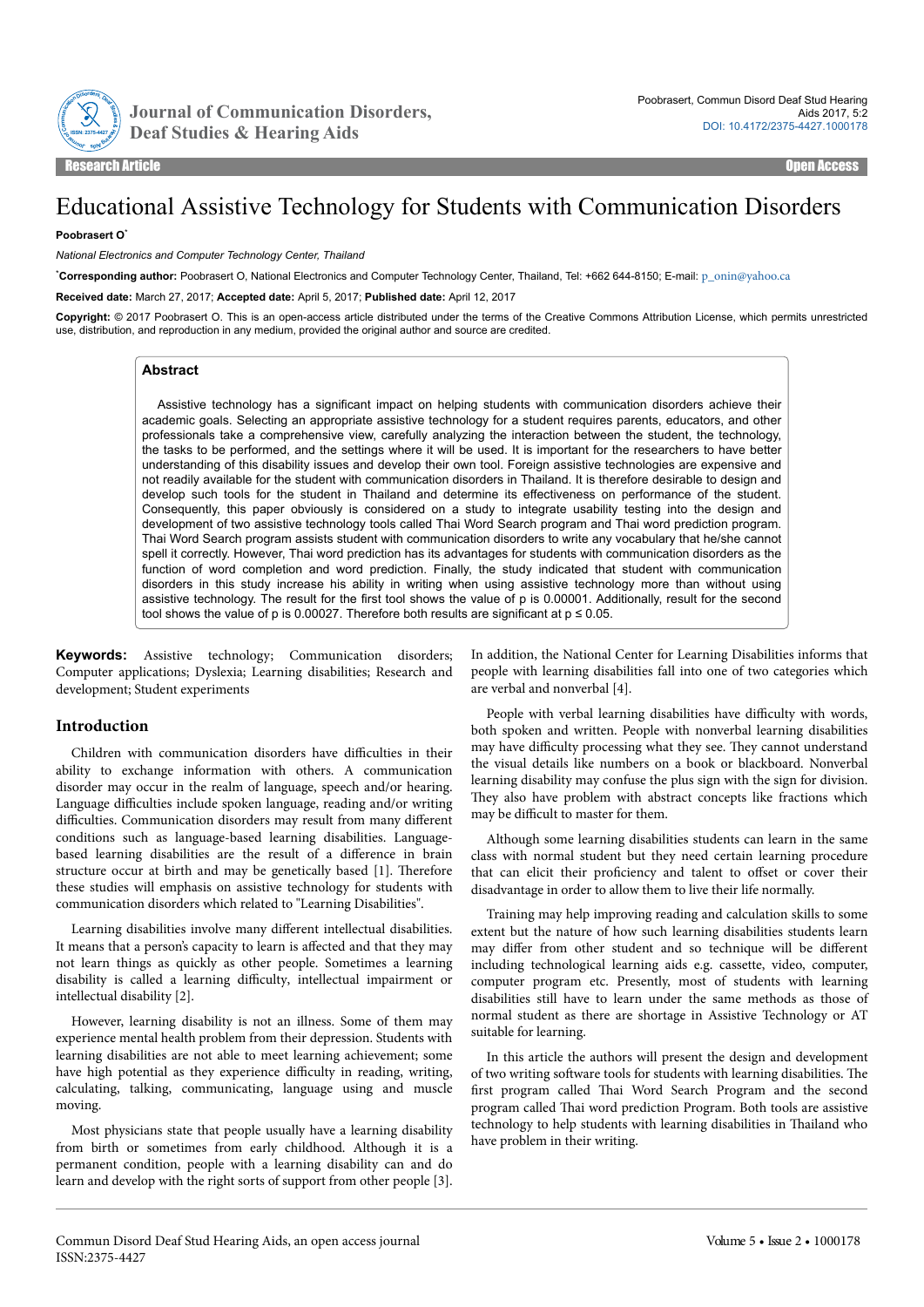# **Design and Development of Assistive Technology**

#### **Thai** word search program

Thai Word Search program is an assistive technology tool for student with learning disabilities in writing by providing help in searching for vocabulary either in the mode of Homophony or Soundex (word that is pronounced the same but has different grapheme) or Word Approximation (words with a similar depiction; probably be misspelled or wrong tone) [5,6]. With respect to Thai Word Search program, when the student wants to write any vocabulary that he/she cannot spell it correctly, the student will just type part of word according to pronunciation or as guessed, the program will then check and demonstrate the words for selection that most likely matches the one desired by the child including their pronunciation. Figure 1 demonstrates the system architectural design of Thai Word Search program.



Interface design and the component of Thai Word Search Program will demonstrate below. Figure 2 shows the interface design and the components of Thai Word Search Program. The Component of Thai Word Search Program consists of 4 parts (1) Setting Menu, (2) Keyboard Parameter Display, (3) Vocabulary Lists, and (4) Page Selection.

#### **Program design**

Program design consists of searching function. Нe function can search for Homophony or Soundex and Word Approximation.

#### **Homophony or soundex search**

Homophony or Soundex search will take searching word from the user and then apply W2P (Word-to-Phoneme; the phoneme is the basic building block for spoken words) tool to convert searching word into voice through the converting process which will discard ror-reua, lor-ling (two Thai letters having close pronunciation) before searching into hash database of voice code, to gain the result in writing pattern

and return it to the user. Homophony or Soundex search will pay attention to only pronunciation of such word. When the users have got a word in writing pattern (Grapheme) they will then find its pronunciation and it is called Phoneme. Normal grapheme will be definite while Phoneme may be Phonetic or code or other kind of voice.



#### **Procedures for homophony or soundex search**

It is able to convert Grapheme into Phoneme more easily. Нis will start from dividing word into syllables via the process of Lexeme Tokenizer applying a mark "|" to define syllable [7]. Intonation mark of such individual syllable will be then deleted by Tone Remover process to avoid being confused by the system. Cancelled Letter Remover will be applied to delete the mark from syllable before the last process of converting Grapheme into Phoneme (G2P) [8].

Data storage in Homophony or Soundex search system is done by hash database the advantage of which is the focus on swift searching and adding/deleting member until static time O (1) but such data has to have no priority and duplicity [9,10]. This first step is to take word aimed to search for into the searching system G2P by following the process mentioned above and voice code from these words will be converted where ror-reua, lor-ling will be discarded by the system.

When these phonemes are identified, searching process will continue under the following steps:

- All correct words search
- 1 wrong word search which will occur when the wrong word entered by the user has more than 2 syllables, and
- All words in the vocabulary search pattern

These 3 processes will be followed respectively and if result is gained at any step, it will be presented immediately.

#### **Approximation search**

Search for approximation means searching for words having close Grapheme to designated word and may contain slightly different letter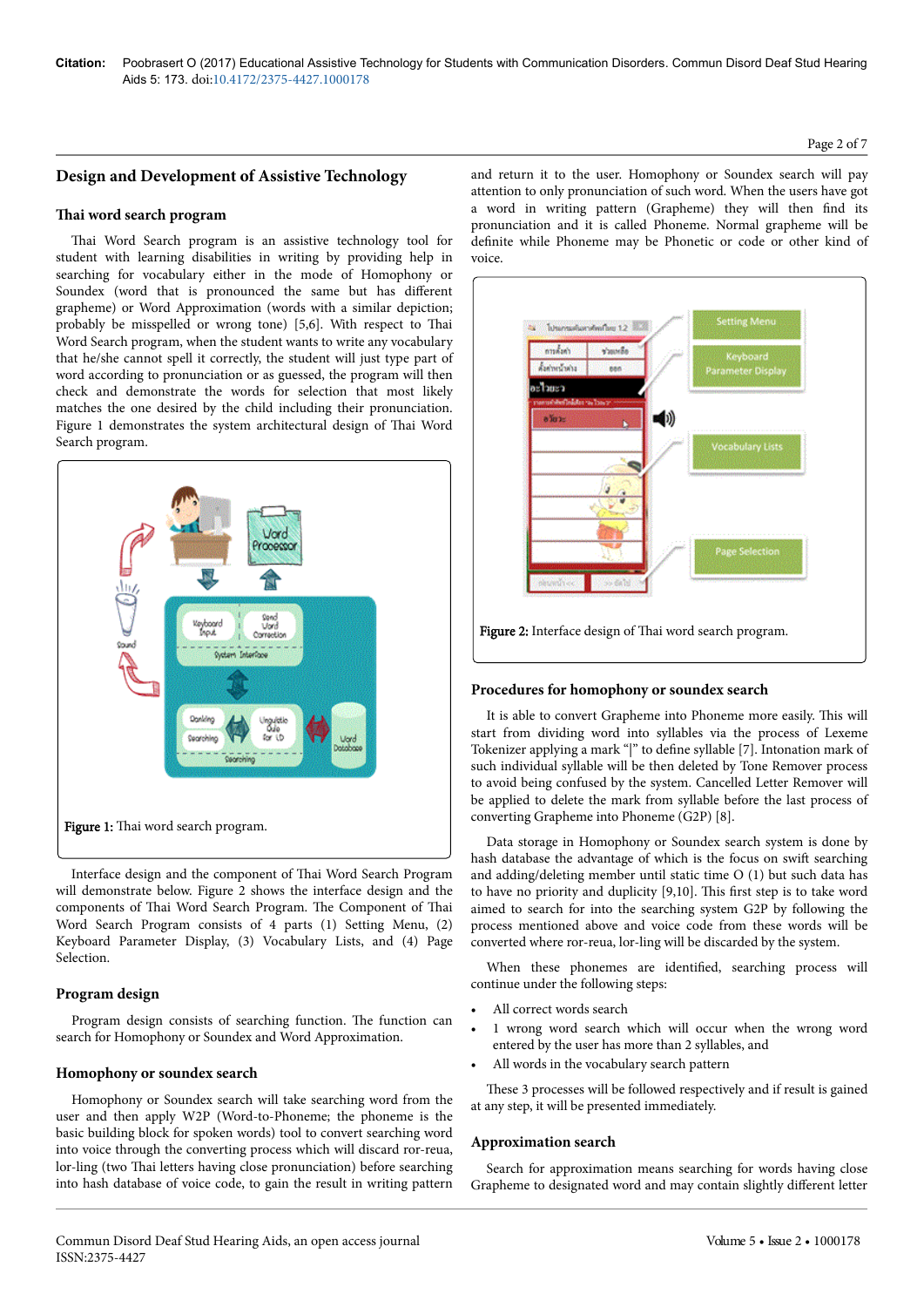e.g. "ka-la-the-sa, mistaken with Thai alphabet number 40"- "ka-la-thesa" or "wi-cha-ra-na-jan, mistaken with Thai alphabet number 25"-"wi-cha-ra-na-jan" etc. Нese samples are set of homophony which can be search by homophony or Soundex search system if desire but from the other perspective, these words contain only few different letters e.g. "wi-cha-ra-na-jan"- "wi-cha-ra-na-jan" differ from each other by using "nor-noo, Thai alphabet number 25" or "nor-nen, Thai alphabet number 19". Нis approximation search will ignore pronunciation but close grapheme. By the use of approximation search, the key attention is mistyping e.g. "pha-con-phaj, mistaken with Thai alphabet number 34"-"pha-con-phaj", "krun-si-a-yut-tha-ba, mistaken with Thai alphabet number 26"-"krun-si-a-yut-tha-ya" or "kon-luan"-" kon-lorngor-wor" etc. It can be noticed that some word cannot be even spelled out or can be spelled without meaning. In case of "pha-con-phaj"- "pha-con-phaj", it may be the result of mistyping as letter "yor-ying, Thai alphabet number 13" and "yor-yak, Thai alphabet number 13" are on the same key but the shift key has not been pressed properly to change from "yor-yak" to "yor-ying".

## **Procedures for approximation search**

Data storage in approximation search system is done by hash database. The advantage of which is the focus on swift searching and adding/deleting member until static time O (1) but such data has to have no priority and duplicity.

First step is to take designated word to be processed under 3 steps as follows:

- Search for all correct words, search by LD's Rule 1st round by the method shown below [11].
- Deletion: refer to the step that word typed by the user will be deleted letter by letter, the result is n.
- Transposition: refer to the step that word typed by the user will be switched letter by letter, the result is n-1.
- Substitution: refer to the step that word typed by the user will changed letter by letter under Rule of LD e.g. letter "koh-kai" can be changed to "ko-kai" "poh-sam-phao" "toh-tung" "rue" "dor-dek" "bor-bai-mai" "mor-mah" or "yor-yak".
- Insertion: refer to the step that the word typed by the user will be added letter by letter, the result is  $(n+1) \times 66$  results.
- Search again by LD's Rule, 2nd round.

The above processes will be followed step by step and if result is gained at any step, it will be presented immediately. However, this method has some limitation, that is, it cannot correct the word containing fault for more than 2 letters and thus API Approxy, Edit distance has been introduced to increase the efficiency for search.

# **User interface engineering**

Graphic user interface design consists of the following: Нe database: Vocabulary database used in Thai Word Search program consists of 2 databases for the user, which are general word database (corpus) and Thai textbook vocabulary database (corpus). The former comprise words from 2 sources; Bureau of Academic Affairs and Education Standards, Office of the Basic Education Commission and database from BEST corpus (Benchmark for Enhancing the Standard of Thai Language Processing).

Data Dictionary which applies to Thai Word Search Program can be classified into 2 groups:

- Vocabulary from homophony or Soundex system
- Vocabulary from approximation system

Dictionary of this approximation system is categorized into 3 types for the users; for Grade 1-3, for Grade 4-6 and general type.

# **Module design**

Modules of Thai word search program are designed into APIs format to be easy to connect and activate for further development.

## **Usability testing**

A study to integrate usability engineering in the design and development of Thai Word Search: Usability Testing was performed before testing the program with real user. Usability testing means a way to measure how people find it (easy, moderate or difficult) to interact with and use the system keeping its purpose in mind. It is a standard statement that Usability testing measures the usability of the system [12]. In this study the authors use heuristic evaluation [13,14] which is the most popular of the usability inspection methods [15]. Nielsen and Landauer suggested that the best results come from testing no more than 5 evaluators and running as many small tests as the researchers can afford [16].

## **Usability engineering for Thai word search**

The researchers conducted the usability testing with 4 users who have moderate background of computer engineering and 1 user who has an expertise in computer science [17]. The following tables illustrate the results of usability testing from 5 evaluators. Thai Word Search was designed and developed to use with Operating system such as Windows XP, Windows 7 and Windows 8 on PC and Tablet. Нe program is able to work with various text editors: Notepad, Microsoft Office 2003, Microsoft Office 2007, Microsoft Office 2010, Microsoft Office 2013, Open Office, and Libre Office.

# **Thai word prediction program**

Thai word prediction is a software program that aims to assist students with learning disabilities in their writing. Нe program works with any word editor programs. It predicts the word the students want to enter into the computer. The students type the first letter of a word and the program offers a list of words beginning with that letter. It displays words based on frequency of use and most recently used words. There are 2 types of word lists that the program offers to the students: word completion and word prediction (Figure 3).

# **System architectural design**

System function will start from the user needs to print document by allowing word prediction program to work with any word editor programs on Windows where word prediction will run behind word editor program but program output will be displayed in the manner of Top Level, that is, program output will be displayed at the top level of Windows and able to be seen all the time. When the user hit keyboard, system interface component word prediction will detect such stroke for further processing and searching for vocabulary from database. Word searching will consider frequency of words which are put in ranking and then selected for certain number as set out earlier to be displayed to and selected by the user.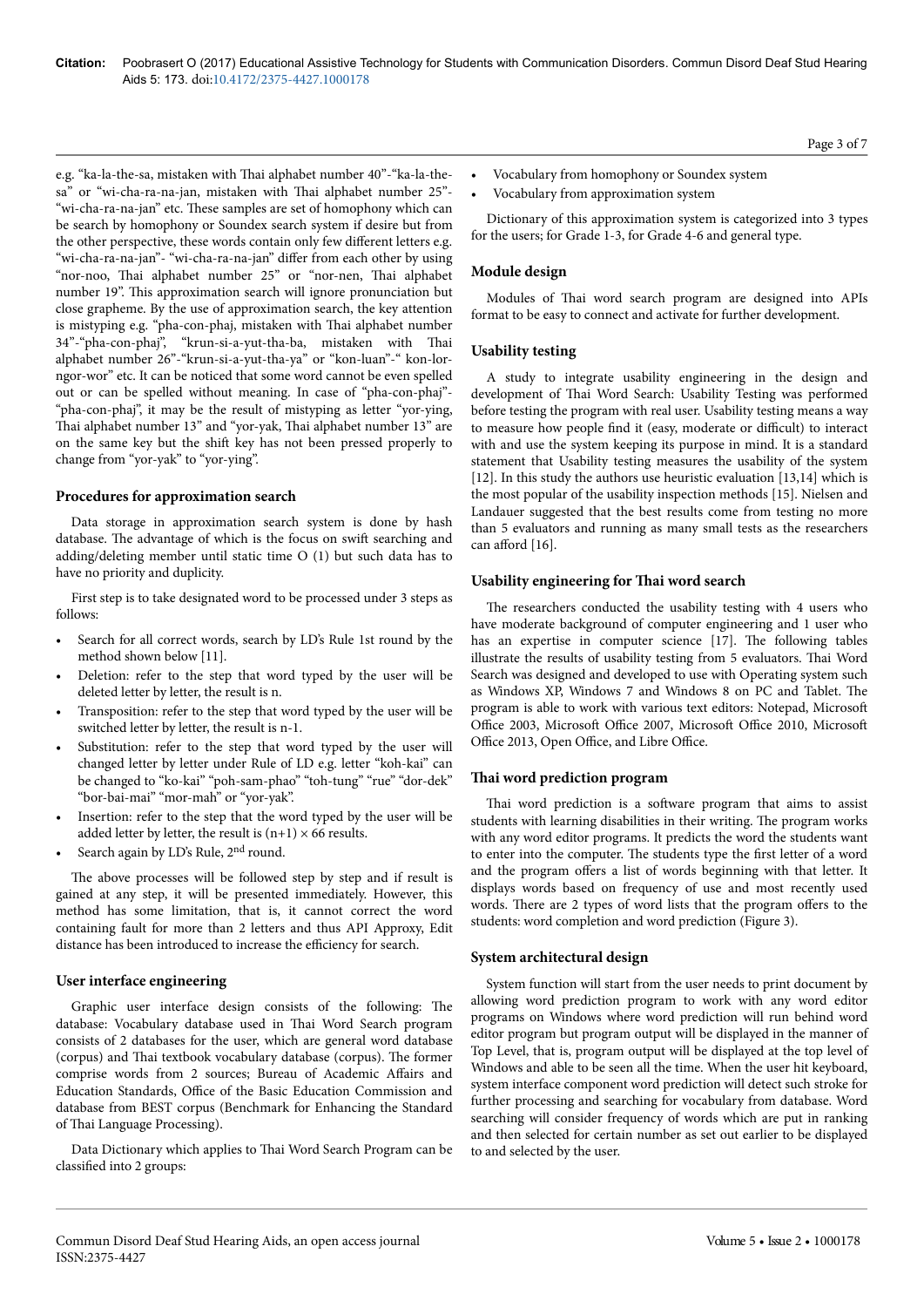## Page 4 of 7



When the program has displayed list of words to the user and the user has selected certain vocabulary from such list, the system interface element will send such vocabulary to be printed in word editor program immediately and then process another searching to be displayed to the user. Нe word selected will be simultaneously given its accumulative frequency in the database. In the event there is no vocabulary in the database, the user can add the word by pressing function key designated for adding vocabulary. In addition, the advantage of word prediction program is that it can pronounce such words in the list by adopting VAJA (Thai Text To Speech Synthesis, developed by Human Language Technology Lab which is characterized as APIs to be used for this function [18]. Figure 4 shows system architectural design of Thai word prediction Program.



System architectural design of Thai word prediction is divided into 2 main parts (i) System Interface and (ii) Main Program.

System interface: Main function of system interface is to link word prediction program with any word editors using on Windows. System Interface consists of 2 elements: the Hook Keyboard and the Send Message.

Main program: Нe main program will function on processing for listing available vocabulary upon receiving Hook keyboard in System Interface by searching vocabulary from database based on frequency from the most to least one and selecting certain number to be displayed for selection. In addition, main program also act in managing database including adding frequency and adding new vocabulary to the database.

## **User interface design**

Main page: Main Page of the Thai word prediction program contains 2 parts. Part 1 consists of the user information which requires the user to fill in their user name. Part 2 consists of 2 different parts which are BEST Corpus and Corpus from Thai text books (secondary level).

The component of Thai word prediction: The Component of Thai word prediction illustrates in Figure 4. It consists of 4 parts (1) Setting Menu, (2) Keyboard Parameter Display, (3) Vocabulary Lists, and (4) Page Selection.

#### **Usability engineering for Thai word prediction**

As the same with the Thai Word Search Program, the researchers also conduct usability engineering for Thai word prediction (or another word heuristic evaluation). Нe main goal of heuristic evaluations is to identify any problems associated with the design of user interfaces [19]. Using heuristic evaluation prior to user testing will reduce the number and severity of design errors discovered by users [20].

A Study to Employ Usability Engineering in the Development of Thai word prediction:

Usability testing: To test the usability testing of the program, a workshop was conducted and questionnaires were developed and given to four information technology students who had taken computer science, information system and information technology courses from the International Institute of Technology in Thailand. According to Nielsen, the best usability testing results come from testing no more than 5 users  $[U=1-(1-p)n]$  where p is the probability of one subject identifying a specific problem and n the number of subjects or test sessions].

Нerefore the researchers developed a questionnaire that would enable computer users to perform heuristic evaluation which based on Nielsen's usability testing and the Questionnaire for user interaction satisfaction [21,22]. Нe researchers selected useful questions however the researchers did not apply all of the QUIS into the usability questionnaire.

A heuristic evaluation is one of the most informal methods of usability inspection in the field of human-computer interaction. Heuristic evaluation helps identify usability problems in the user interface (UI) design. In this study the authors applied Nielsen's usability inspection and Shneiderman's principles for designing the user interface to the design and development of the program: Thai word prediction [23].

Comment on the Usability Testing of Thai word prediction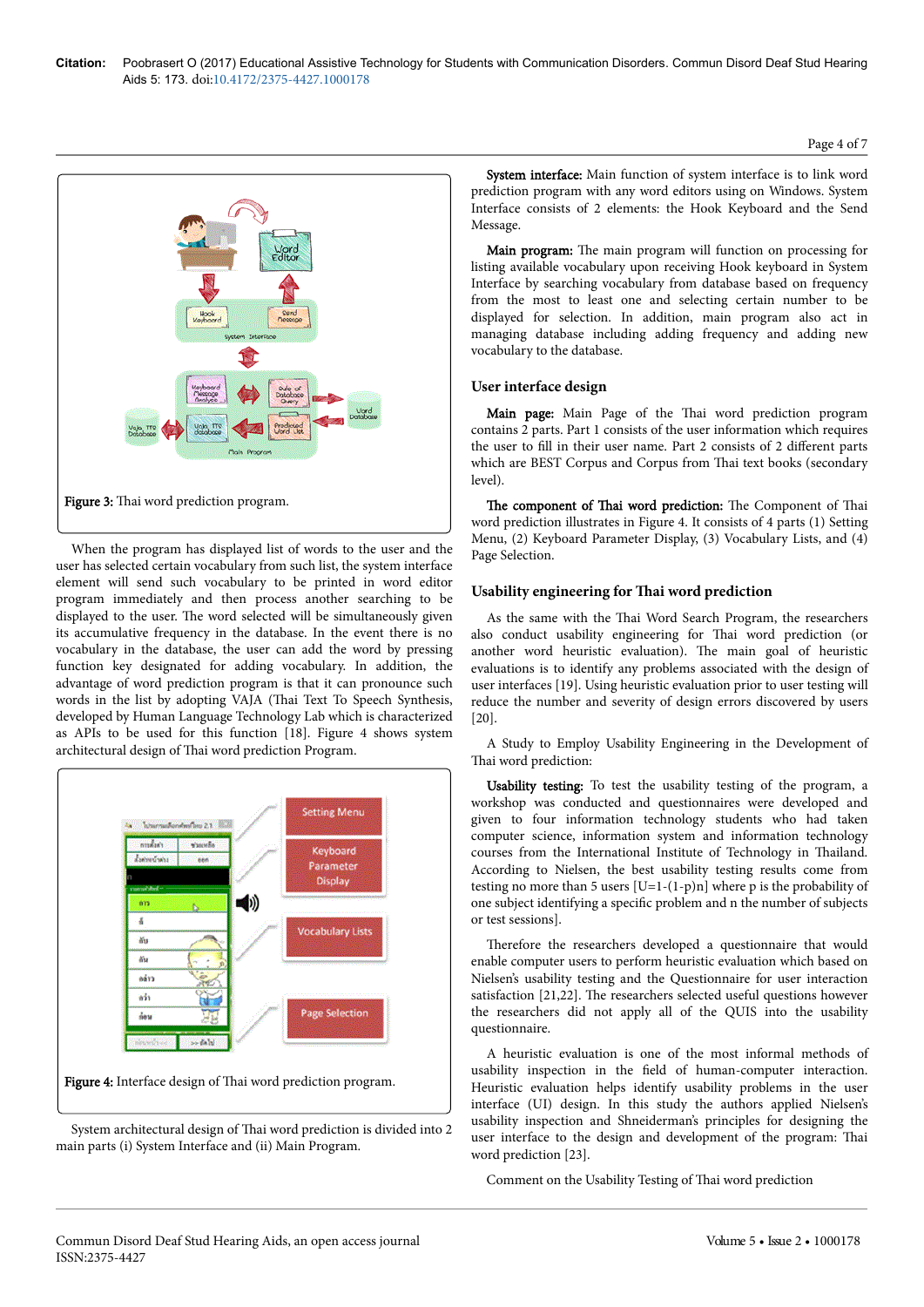Ease of use of program: All examiners are of the opinion that there has none of the information for use direction for the program. In this regard the developer is working out for such concern. In addition, most of the examiners view that the user can independently use the program and installation process is not complicated.

Technical aspects of the program: All examiners agree that it is appropriate to set out on-off function for acoustic and also agree for changing location of vocabulary list as the user wishes. All examiners agree for ability to open many files and to run word guessing program at the same time. In addition, all examiners agree with ability to quit program anytime during use.

Most of the examiners do not agree with that program can change font size, colour and type. In this regard, the developer wishes the program to be able to change font size, colour or type in accordance with the pre-setting theme selected by the user. At the present, the researchers already fixed these problems. Most of the examiners do not agree with ability to change voice speed and also view that program still has errors/bugs. In this study the authors applied Nielsen's usability inspection and Shneiderman's principles for designing the user interface to the design and development of the program: Thai word prediction.

Program management: All examiners are in the agreement for accuracy of word guessing, automatic word completion and addition of vocabulary in the list.

Most of the examiners support the idea that the program can record use history of the user accurately and agree that program responding time for vocabulary list is in timely manner and it is able to set the language (Thai-English) in the menu. All examiners do not agree that program can delete vocabulary in word guessing list and almost all do not agree that pronunciation for some words still have distorted sound.

# **System testing analysis**

Thai word prediction was designed and developed to use with Operating system such as Windows XP, Windows Vista, Windows 7 and Windows 8. Нe program is able to work with various text editors: Notepad, WordPad, Microsoft Office 2003, Microsoft Office 2007, Microsoft Office 2010, Microsoft Office 2013, Open Office, and Libre Office.

# **Experiment**

In this study single subject research design (a single-case experimental design) was applied into the experiment. Нe researchers use this method when the sample size is one or when a number of individuals are considered as one group. Нese designs are typically used to study the behavioral change an individual exhibits as a result of some treatment [24]. In single-subject design, each participant serves as his or her own control. Material and Equipment used in the study: The student required to use both Thai Word Search Program and Thai word prediction Program at different timelines. He required to take pre-test and post-test.

Thai Word Search Program:

# Activity A:

The subject was required to write 25 vocabularies with pen or pencil on paper.

The subject was required to type instead of writing the same vocabularies using a word processor with the assist of assistive technology program Thai Word Search.

## Activity B:

- The subject was required to summarize the lesson learned in Science class.
- The subject was required to write on favourite activity during the holidays.

After the Science class, Paul was required to summarize the lesson he learned. He was required to accomplish two tasks (i) writing down with a pen or pencil on his workbook and (ii) typing with Word Processor using Thai Word Search program.

## Analysis and results

Analysis of the Activity A as follows:

- When Paul wrote 25 vocabularies, he made 23 misspelling words.
- When Paul typed 25 vocabularies with Word Processor and use assistive technology Thai Word Search program, he made a 1 mistake. Нis is indicated that Paul made less mistakes while he used assistive technology to support him in his writing.
- The researchers examined from his personal log file, Paul used Thai Word Search Program as assistive technology to help him select the right word. However, he made a mistake of word "sa-ded" since he selected "sa-ded" instead of "sa-dej". The pronunciation of "sa-ded" and "sa-dej" are quite similar but both have different meaning.
- From the personal log file, Paul was trying to use Thai Word Search in assisting him to find correct vocabulary such as word sap-pa-yakorn. He repeated 2 trials because the first round his typing did not match with Soundex or approximation process used within the program. He tried again and this time Soundex was working. Нen he finally found the correct word sap-pa-ya-korn which was attempted to be in the third place on the list.
- With the assist of assistive technology, Thai Word Search Program, Paul can be able to select correct vocabularies more than without the assist of assistive technology.
- The pretest post-test shows the value of p is 0.00001. Therefore, the result is significant at  $p \leq 0.05$ .

Analysis of the Activity B as follows:

- Paul has a strong intention to practice and use assistive technology program on his writing.
- As mentioned from his teachers and shows on Figures 2 and 3 Paul has a severe learning disability in writing however, with the assist of Thai Word Search Program, Paul can perform his writing skill better.
- His writing on the title: Anatomy of Human Body, Paul used assistive technology program Thai Word Search to assist him to choose correct vocabularies. Paul did not make any mistake in his typing therefore he can type correctly 100%.
- His writing on the title: Makha Bucha Day, Paul used assistive technology program Thai Word Search to assist him to choose correct vocabularies. He made a few mistakes. In this topic, Paul can type correctly 91.67%.
- The pronunciations of some vocabularies are similar; hence Paul made a few mistakes because the meanings of those vocabularies are different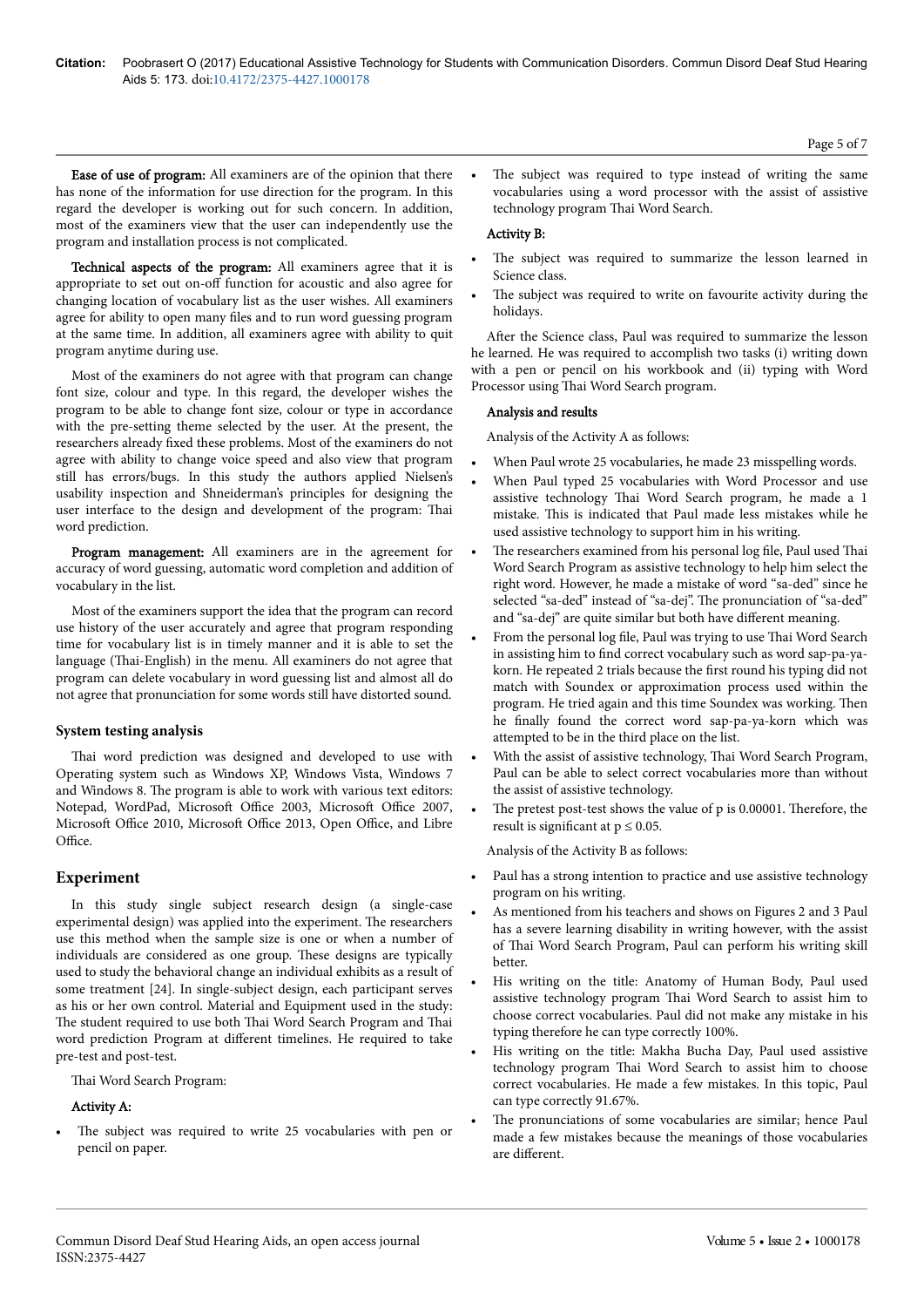## **Thai** word prediction

# Activity A:

- The subject was required to write ten vocabularies with pen or pencil on paper.
- The subject was required to type instead of writing the same vocabularies using a word processor with the assist of assistive technology program Thai word prediction.

#### Activity B:

- The student needed to take turn typing two different topics ten times.
- The teacher collected the data and recorded.

## **Analysis and results**

#### Analysis and results of activity A:

- When Paul wrote ten vocabularies, he made seven misspelling words.
- When Paul typed ten vocabularies with Word Processor and use assistive technology Thai word prediction program, he made no mistake. Нis is indicated that Paul had learning improving 70%.

The pretest post-test shows the value of p is 0.00027. Therefore, the result is significant at  $p \leq 0.05$ .

Analysis and Results of Activity B (Practicing for Topic Number 1):

- Topic number 1 had 327 keystrokes, however with Thai word prediction program Paul used 258 keystrokes in his typing for the first time. Therefore, the program can reduce his keystrokes 26.74%.
- For the fifth typing, Paul typed his work along with Thai word prediction program. Нis time he used 245 keystrokes in his work. Therefore, the program can reduce his keystrokes 33.47%.
- For the tenth typing, Paul typed his work and used Thai word prediction program. He used 208 keystrokes. Нerefore, the program can reduce his keystrokes 57.21% (Figure 5 and 6).





Figure 6: Comparison between without using AT (Thai word prediction program) and using AT.

Analysis and results of activity B (Practicing for topic number 2):

- Topic number 2 had 310 keystrokes, however with Thai word prediction program Paul used 271 keystroke s in his typing for the first time. Therefore, the program can reduce his keystrokes 14.39%.
- For the fifth typing, Paul typed his work and used Thai word prediction program. Нis time he used 263 keystrokes in his work. Therefore, the program can reduce his keystrokes 17.87%.
- For the tenth typing, Paul used 258 keystrokes. Нerefore, the program can reduce his keystrokes 20.16%.

This is indicated that if Paul used the Thai word prediction program every time, the program would then help him to reduce his keystrokes, type faster, and select the right vocabulary while typing. Нe teacher also added that she has seen Paul's improvement in his writing while using Thai word prediction program.

Analysis on Paul's writing topic "My Father"

- Paul made four mistakes in his writing which are [i-mai-muan→imai-malai], [bor-bai-mai→ko-kai], [ou→ouu], [yak→yark].
- If Paul used the program in his typing he would select the right vocabularies and made less mistakes.
- Paul wrote the article better when using Thai word prediction program than without using the program.
- From the teacher's observation, Paul has progress on his writing compare to few months ago.

Analysis on the Table 1:

| Name | Text 1: $KS$ KS<br>used | Decrease $(%)$ |             | Text 2: $KS$ KS<br>used | Decrease $(%)$ |       |
|------|-------------------------|----------------|-------------|-------------------------|----------------|-------|
| Paul | 265.8                   | 61.2           | 22.95 262.2 |                         | 47.8           | 18.23 |

Table 1: Comparison of keystrokes (KS) typing between topic 1 and topic 2 in 10 sessions with Thai word prediction (in average percentage).

Page 6 of 7